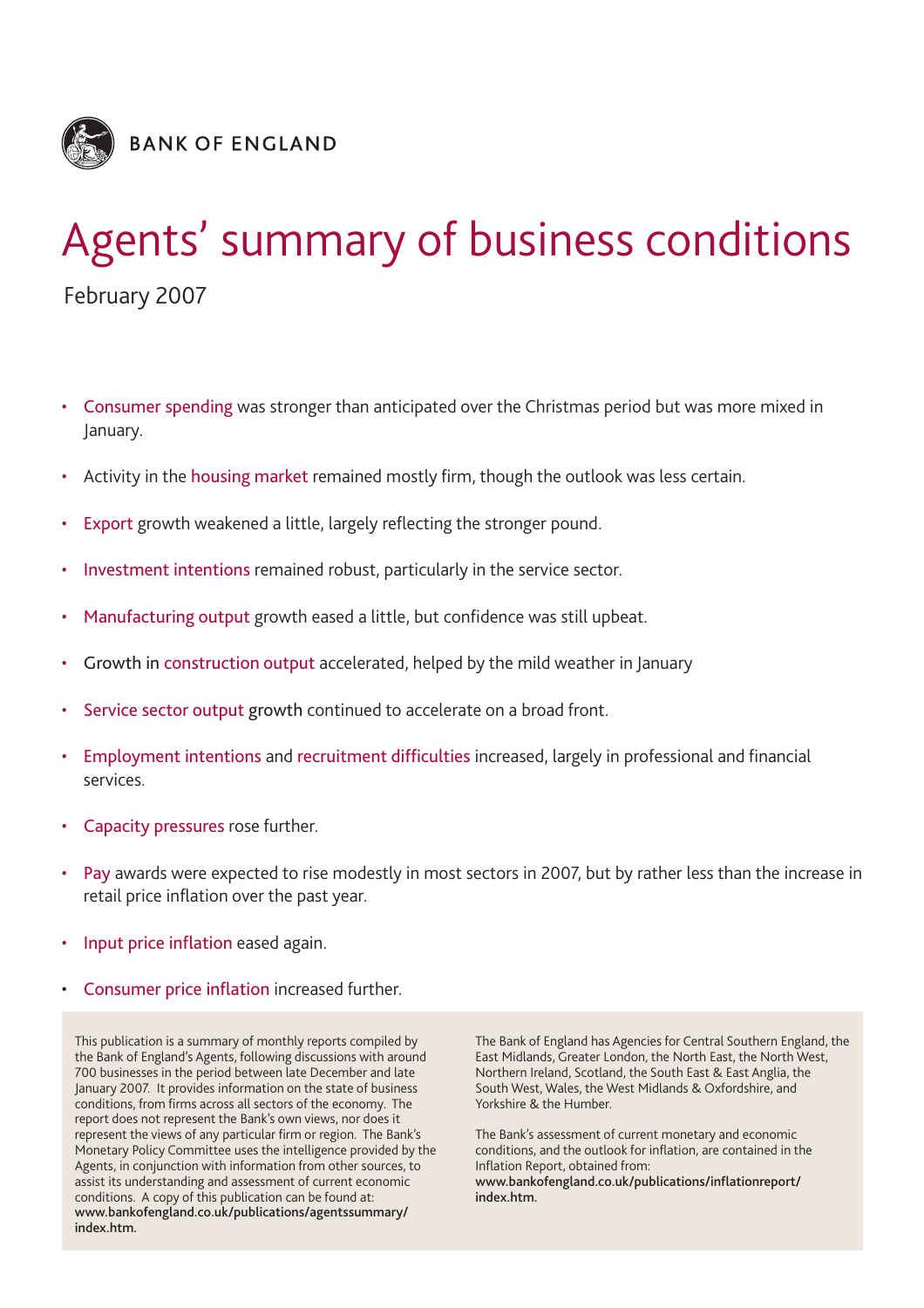# **Demand**

## **Consumption and housing**

Demand in the Christmas and immediate post-Christmas period was stronger than retailers had anticipated, and their confidence improved. The picture for January as a whole was a little more mixed. Most Agencies indicated that, having allowed for seasonal factors, demand growth in January held up well. But a few Agencies reported a more subdued picture in January, with a fairly sharp falloff in consumer demand. Overall, it appeared that retail sales had not slowed down after Christmas to the same extent as last January; the Agents' score for retail sales therefore rose further (**Chart 1**). Private new car sales in January were down slightly on a year ago. But spending on consumer services accelerated a little, with a rather more uniform picture across the regions than for retail sales.



Demand for high-tech electronics, such as flat-screen TVs, remained exceptionally strong in January, with internet retailers reporting especially rapid sales growth. New Year bookings at restaurants, hotels and pubs were comparatively strong, and high numbers of international tourists also boosted consumption of services. In contrast, demand for winter clothing continued to be depressed by the relatively mild weather.

Confidence and activity in the housing market mostly remained firm. While still too early to be sure, the majority of estate agents expected that the January interest rate rise would not damage sentiment unduly, and the market would be underpinned by a continuing shortage of new instructions. Even though estate agents expected that regional differences in house price inflation would persist, on average, house prices were expected to rise in 2007 by around the growth in earnings. But some estate agents were more nervous following the latest Bank Rate increase and anticipated a sharp slowdown in housing demand should interest rates rise much

further. Investor demand in the buy-to-let market was a little weaker, consistent with reports that credit availability had tightened. The cost of borrowing had risen by more than rents in recent months, and some buy-to-let investors were faced with increasing cash shortfalls. Some estate agents were concerned that the proposed introduction of Home Information Packs in June in England and Wales would bring forward new instructions into the first half of 2007, but thereafter would raise costs and depress supply in the secondary market.

Optimism among house builders was a little more guarded in January than it had been at the end of 2006. There were some reports that the number of viewings and sales had been lower than normal. In order to stimulate demand, the use of incentives such as inclusive fixtures and fittings remained widespread, as did the offer of part-exchange deals. Building costs and land prices had risen and there was limited scope to pass on these higher costs by raising the prices of new houses, due to the affordability concerns of potential buyers. As a result, house builders' margins continued to be squeezed.

## **Exports and imports**

Export growth weakened slightly in January. That mostly reflected a loss of price competitiveness of manufacturers arising from sterling's recent appreciation, especially in dollar-based markets. While the main impact to date had been a loss of margin on exports, there were now more reports of orders being lost. And there was some perception of a slight easing in the growth of global activity. By contrast, imports may have accelerated a little. Apart from sterling's appreciation, that reflected the recent buoyancy of demand for consumer durables and strong investment.

## **Investment**

The Agents' scores pointed to continued strong investment intentions in January. Service sector firms invested in additional capacity, including offices, warehousing and retail space. Growth of investment by manufacturers remained more subdued, and was mostly focused on efficiency improvements.

Apart from a fairly high level of business confidence and liquidity, other factors said to be boosting investment included increased rates of technological progress and industrial consolidation in some sectors of the economy, and regulatory and environmental requirements. Consolidation in some hard-hit manufacturing sectors such as food processing had spurred investment in more modern plant and machinery. And some of the current surge in investment by power generating companies had been necessary to offset the effects on output from environmental regulations.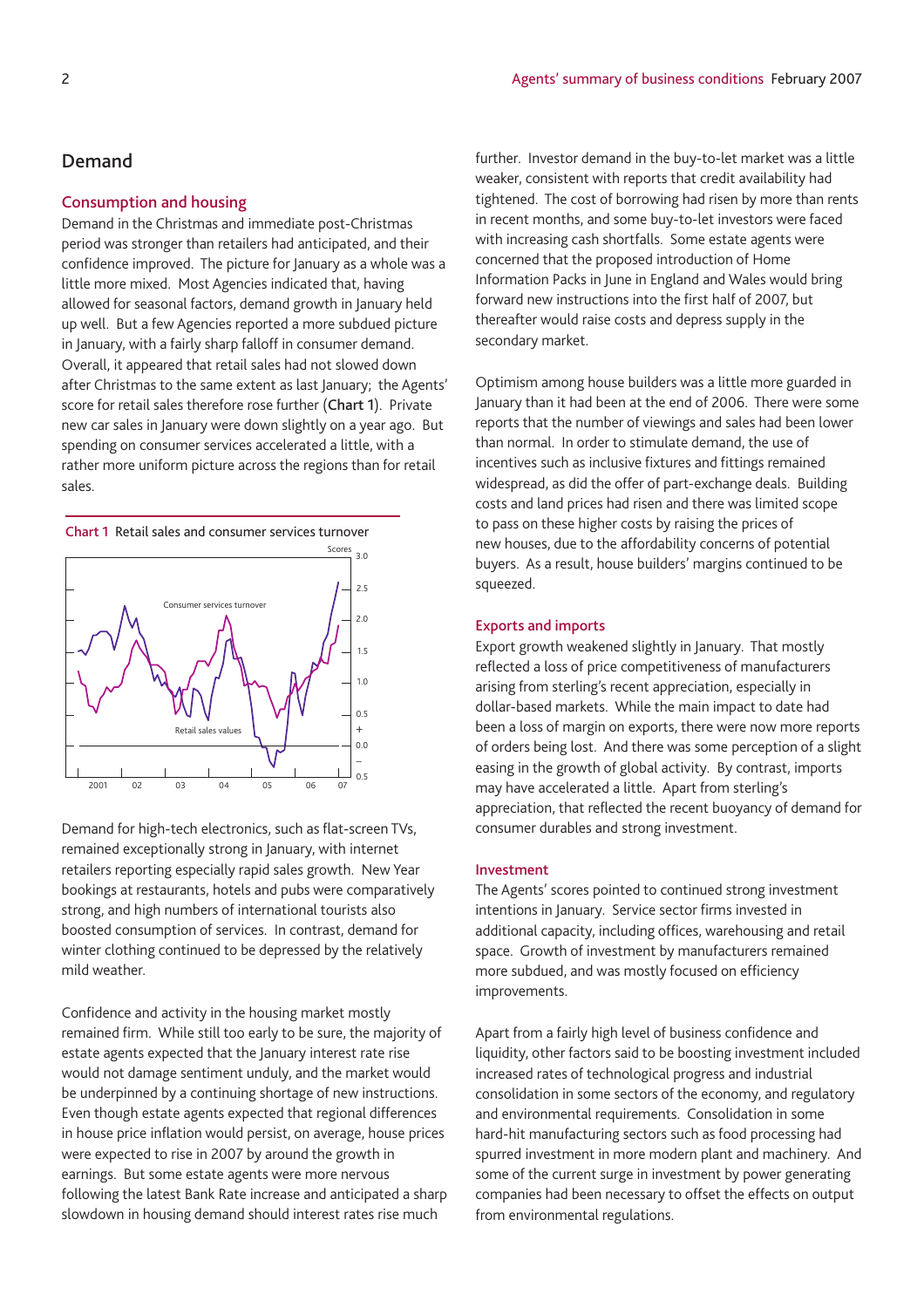## **Output**

#### **Primary production**

North Sea output of oil and gas continued to decline. Increases in oil and gas prices in 2006 had extended the economic life of some fields. But that had necessitated increased investment in repair and maintenance for older fields, so that periods of 'down time' were becoming longer.

#### **Manufacturing**

Output growth was a little weaker in January, reflecting the slight downturn in the growth of exports. Domestic demand growth was unchanged. Although demand for consumer and investment goods had been fairly strong recently, domestic producers continued to lose market share, partly on account of sterling's appreciation. There were some reports that this had given a renewed fillip to moving capacity overseas. Even so, the confidence of most manufacturers was more upbeat than for some time, largely reflecting the robust pickup in the global economy in 2006 which was expected to continue.

## **Construction**

Output growth rose in January, helped by the spell of mild weather. Forward order books remained strong. There was some nervousness regarding prospects for public sector funded projects in view of anticipated budgetary pressures, and future demand for commercial property due to higher interest rates and low yields. However, a larger number of contacts were concerned about factors holding back supply, in particular shortages of skilled labour and land with planning permission.

#### **Services**

Service sector output continued to accelerate. Within business services, strong demand growth for professional and financial services reflected a wide range of factors including buoyant asset markets, high levels of mergers and acquisitions activity and increased Government regulation and taxation. Accountants and lawyers expected to see good growth of activity continue in 2007. But there were some concerns expressed by City contacts that prices in equity and commercial property markets had risen too high and were vulnerable to further interest rate increases. Privately owned, highly geared businesses were thought to be most at risk. Output growth in 'Other business services' rose slightly, reflecting stronger demand for information, communications and technology-related services, and logistics. Consumer services demand also accelerated (see above).

## **Employment**

Employment intentions increased, largely reflecting the buoyancy of the professional and financial services sector. Growing demand for skilled labour had not been matched by additional supply and recruitment difficulties worsened. While the market for unskilled workers remained adequately supplied, partly reflecting continued inward migration, overall the Agents judged that recruitment difficulties had risen to slightly above normal levels, the first such assessment for fifteen months (**Chart 2**).





Note: Skill shortages before January 2005.

(a) Relative to normal. Agents are asked to place a value on their assessment of the degree of difficulty on a scale from -5 to +5 consistent with their reports.

# **Capacity utilisation**

Capacity pressures rose further (**Chart 3**), particularly in professional and financial services where skill shortages were more severe. Those pressures were typically reflected in firms working their staff more intensively for longer periods; outsourcing work to overseas offices and/or flying in staff from overseas during busy periods; turning away lower-margin work; and increasing prices to balance demand to capacity. Skill shortages in the construction sector — including architects, surveyors, engineers and project managers — had also increased. In manufacturing, contacts had become more adept at flexing capacity when its normal limits were being approached. Sometimes that entailed greater use of temporary (often migrant) labour, and/or outsourcing production overseas.

# **Costs and prices**

### **Pay**

Growth of labour costs in manufacturing and the service sectors rose a little further. But overall, most contacts were not unduly concerned about the magnitude of prospective pay increases.

In December 2006 and January 2007 the Agents carried out a survey of their contacts regarding the prospects for pay and